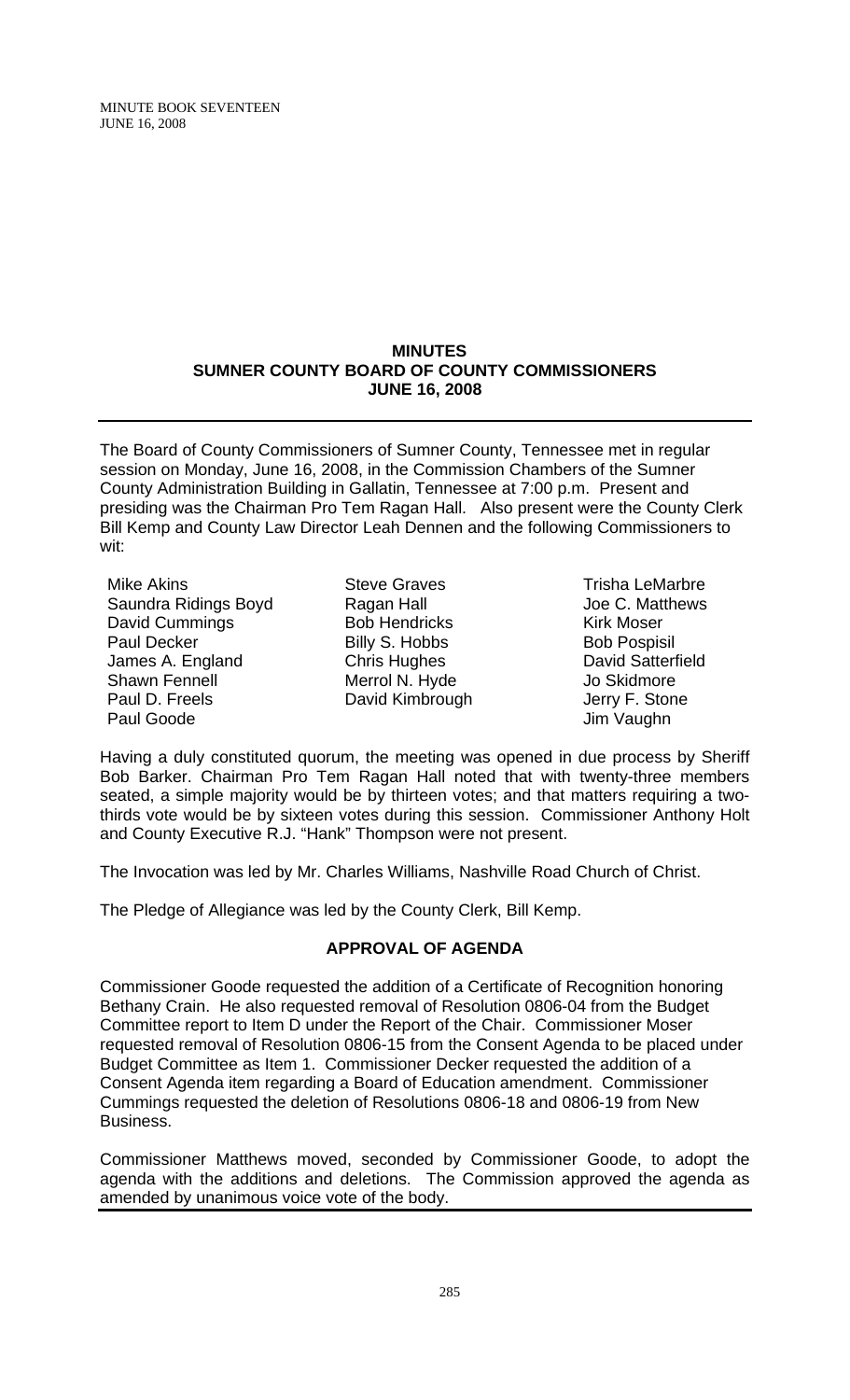MINUTE BOOK SEVENTEEN JUNE 16, 2008

### **APPROVAL OF MINUTES**

The minutes for the meeting of this body held on May 21, 2008, and recorded in the office of the Clerk, Bill Kemp, were approved by voice vote after Commissioner Skidmore made the motion, seconded by Commissioner Graves.

# **RECOGNITION OF THE PUBLIC**

Chairman Pro Tem Hall opened the floor to allow the public to speak concerning any matter on the agenda.

Herman Lawson of 130 Saranac Trail in Hendersonville spoke on three educational matters, including Pre-K programs, the tax rate and Volunteer State Community College scholarships.

Larry Hinton of 1029 Highway 259 in Portland and Chairman of the Sumner County Library Board, reported that the reduction of the Library budgets by 12 percent would necessitate cutting the hours libraries are open and potentially losing state materials furnished in the libraries.

With no one else wishing to speak, recognition of the public was closed.

### **REPORT OF THE CHAIR**

\_\_\_\_\_\_\_\_\_\_\_\_\_\_\_\_\_\_\_\_\_\_\_\_\_\_\_\_\_\_\_\_\_\_\_\_\_\_\_\_\_\_\_\_\_\_\_\_\_\_\_\_\_\_\_\_\_\_\_\_\_\_\_\_\_\_\_\_\_\_

Commissioner LeMarbre introduced and read the following resolution into the record:

### **A RESOLUTION HONORING BEECH SENIOR HIGH SCHOOL DECA STUDENTS**

 **WHEREAS,** members of the Beech Senior High School Distributive Education Clubs of America ("DECA"), an organization for high school marketing students, led by Darrin L. Joines and Nicole Mayes, participated at the International DECA Conference in Atlanta, Georgia on April 26-29, 2008; and

**WHEREAS,** the Beech Senior High School DECA club members, Crystal Davidson, Zack Farmer (Learn and Earn), Blake Amos, Aimee Ensley (Hospitality and Recreation Research), Jesse Chan (Automotive Services), Erin Cantrell, Chris Jones (Retail Marketing Research), Gillian Gaskins, Michael Shackleford (Public Relations), Cody Bryan, Trey Overbey (Entrepreneurship Promotion), Ben Stalvey, and Jordan Willett (Business and Financial Research) should be commended for their dedication, hard work and recognition; and

**WHEREAS,** these outstanding students with their award winning DECA projects and presentations, and by their efforts are an inspiration to others and have brought honor, not only to their school, but to our county.

**NOW, THEREFORE BE IT RESOLVED** by the Sumner County Board of County Commissioners meeting in regular session on this the  $16<sup>th</sup>$  day of June, 2008 that this body does hereby congratulate and commend the members and advisors of the Beech Senior High School DECA organization for their outstanding achievements; and

**BE IT FURTHER RESOLVED** that this resolution shall be spread on the minutes of this body and the Clerk is to furnish a copy of this resolution to the Beech Senior High DECA organization and advisors.

\_\_\_\_\_\_\_\_\_\_\_\_\_\_\_\_\_\_\_\_\_\_\_\_\_\_\_\_\_\_\_\_\_\_\_\_\_\_\_\_\_\_\_\_\_\_\_\_\_\_\_\_\_\_\_\_\_\_\_\_\_\_\_\_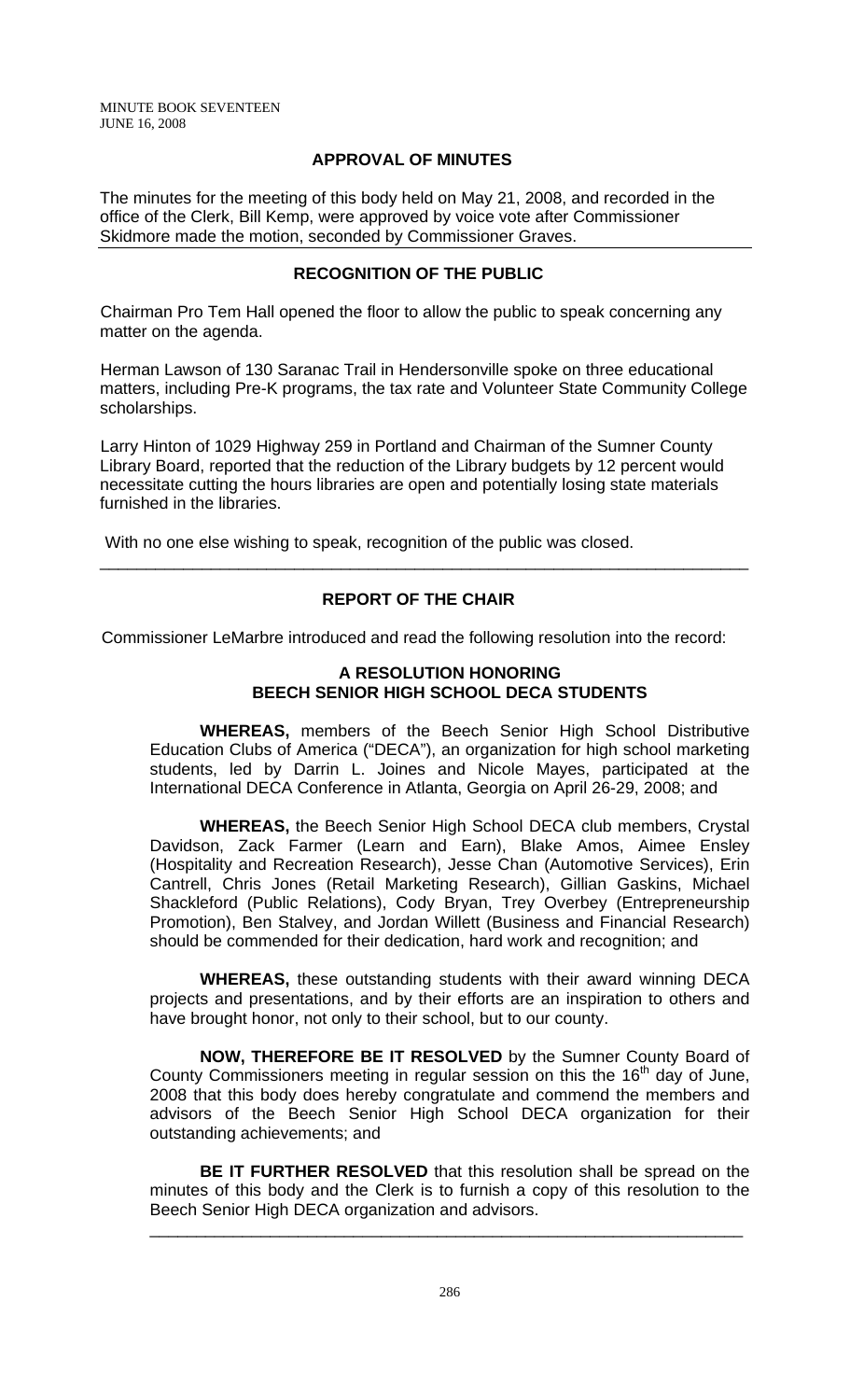Upon motion of Commissioner LeMarbre, seconded by Commissioner Goode, the Commission approved the certificate of recognition.

\_\_\_\_\_\_\_\_\_\_\_\_\_\_\_\_\_\_\_\_\_\_\_\_\_\_\_\_\_\_\_\_\_\_\_\_\_\_\_\_\_\_\_\_\_\_\_\_\_\_\_\_\_\_\_\_\_\_\_\_\_\_\_\_

Commissioner Goode introduced the following resolution:

### **A RESOLUTION HONORING BETHANY CRAIN, WINNER OF THE 2008 FOOT LOCKER COUNTY CHALLENGE**

 **WHEREAS,** Bethany Crain, the Sumner County Representative of the Foot Locker County Challenge, became the overall winner of the Foot Locker Competition at the 2008 Country Music Marathon on April 26, 2008, finishing five minutes ahead of her nearest competitor and completing the 26.2 mile course in a time of 3:57:17; and

**WHEREAS**, After going through an interview process, Bethany was picked to represent Sumner County and race against fellow Foot Locker runners from surrounding counties including Wilson, Rutherford, Davidson and Williamson County.

**WHEREAS**, Bethany Crain, is not only a competitive runner, but a businesswoman who serves as the director of marketing for a healthcare company as well as commercial real estate agent and a community leader who cares for others through membership in the Hendersonville Rotary Club, as a Gene Brown Elementary School mentor and volunteer at First Baptist Church of Hendersonville; and

**WHEREAS,** through her hard work, dedication and positive attitude, Bethany has not only brought honor to herself and her family, but to all of Sumner County, and, because of her efforts and hard work Bethany has received an invitation and will run in the New York City Marathon in November.

**NOW, THEREFORE BE IT RESOLVED** by the Sumner County Board of County Commissioners meeting in regular session on this the  $16<sup>th</sup>$  day of June, 2008, that this body does hereby congratulate and commend Bethany Crain for her outstanding achievements and wish her the best of luck in her future endeavors; and

**BE IT FURTHER RESOLVED** that this resolution shall be spread on the minutes of this body and the Clerk is to furnish a copy of this resolution to Bethany Crain.

\_\_\_\_\_\_\_\_\_\_\_\_\_\_\_\_\_\_\_\_\_\_\_\_\_\_\_\_\_\_\_\_\_\_\_\_\_\_\_\_\_\_\_\_\_\_\_\_\_\_\_\_\_\_\_\_\_\_\_\_\_\_\_\_

Upon motion of Commissioner Goode, seconded by Commissioner Kimbrough, the Commission approved the certificate of recognition honoring Ms. Crain.

\_\_\_\_\_\_\_\_\_\_\_\_\_\_\_\_\_\_\_\_\_\_\_\_\_\_\_\_\_\_\_\_\_\_\_\_\_\_\_\_\_\_\_\_\_\_\_\_\_\_\_\_\_\_\_\_\_\_\_\_\_\_\_\_

Clerk Kemp read the following into the record:

### **PUBLIC HEARING**

There will be a Public Hearing before the Sumner County Commission on June 16, 2008, at 7:00 p.m. in the Sumner County Administration Building Commission Chambers located at 355 N. Belvedere Drive, Gallatin, TN.

Cumberland Land Holding, LLC is requesting to have their property AKA "Lockett" rezoned from Agricultural to a mixed use Residential/Commercial Planned Unit Development. Subject property is located at 1429 Harsh Lane,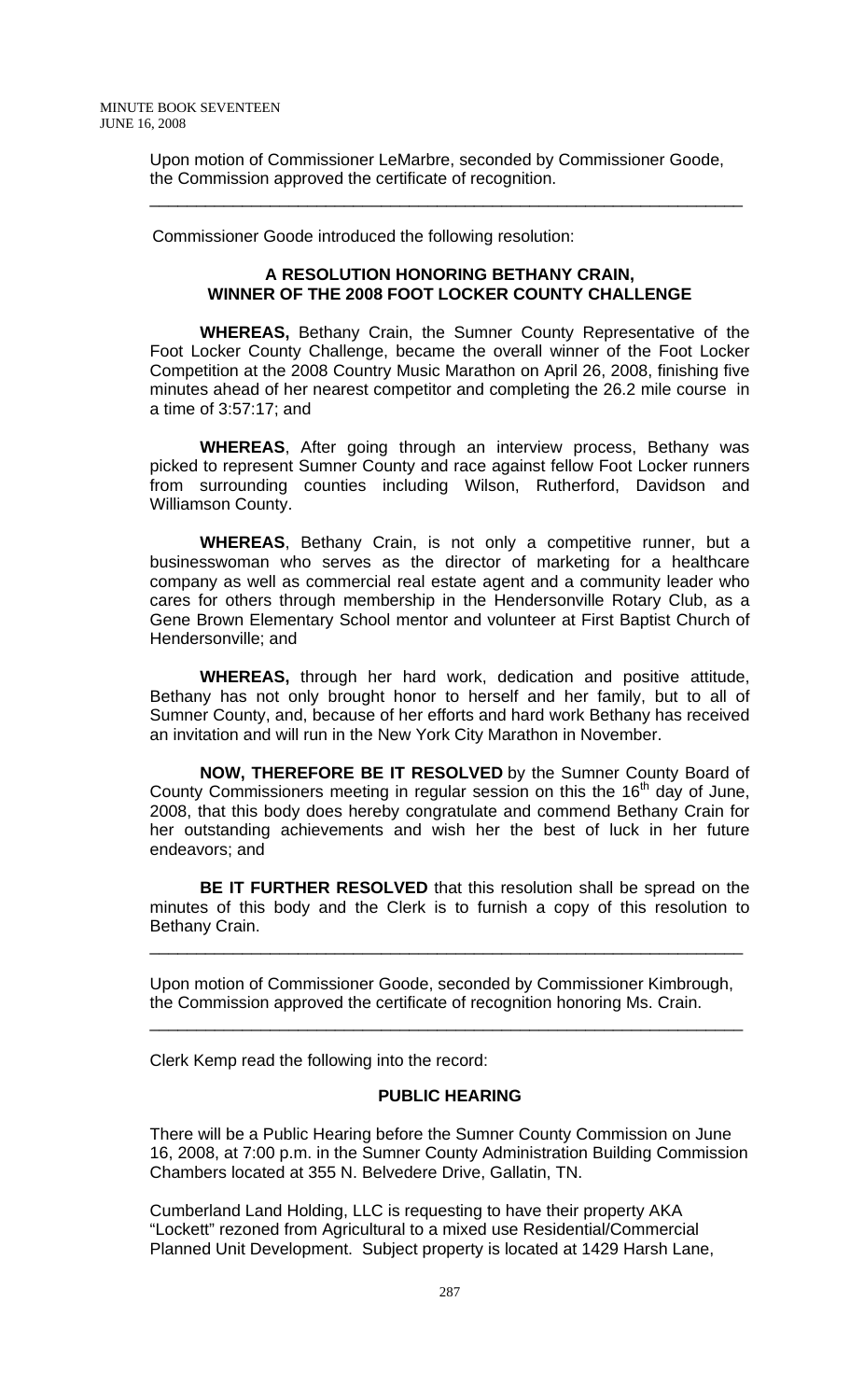Castalian Springs, TN., contains 527.63 acres and is on Tax Map 151, Parcel 21.01 and 22.00 and is zoned Agricultural.

A copy of this request is on file in the Sumner County Planning Office which is located in Room 208 in the Sumner County Administration Building, 355 N. Belvedere Drive, Gallatin, TN.

Anyone having an interest, desiring to comment or ask questions concerning this request is invited to attend this meeting or call the Sumner County Planning Office at (615) 451-6097.

\_\_\_\_\_\_\_\_\_\_\_\_\_\_\_\_\_\_\_\_\_\_\_\_\_\_\_\_\_\_\_\_\_\_\_\_\_\_\_\_\_\_\_\_\_\_\_\_\_\_\_\_\_\_\_\_\_\_\_\_\_\_\_\_\_\_\_\_\_\_\_\_\_\_\_\_\_\_\_\_\_\_\_\_\_\_

Chairman Pro Tem Hall recognized Planning Director Mike Moulton who stated that the Lockett project was approved by the Planning Commission unanimously.

 Dan Downs of 136 Grandview Circle in Gallatin stated this County is very fortunate to have this type of development and his wish was the Commission would work to keep this type of development in the County.

 Alan Blackwell of 1545 Harsh Lane in Gallatin and Caretaker of Whispering Pines Camp spoke in favor of the development.

Chairman Pro Tem Hall introduced the following resolution:

### **0806-01 A RESOLUTION APPROVING A ZONING RECLASSIFICATION FROM AN AGRICULTURAL TO A MIXED USE RESIDENTIAL/COMMERCIAL P.U.D. AND REQUESTING PRELIMINARY MASTER DEVELOPMENT PLAN APPROVAL, LOCATED AT 1429 HARSH LANE, TAX MAP 151, PARCELS 21.01 & 22.00, CONTAINING 527.63 ACRES**

 **BE IT RESOLVED** by the Sumner County Board of County Commissioners meeting in regular session on this the  $16<sup>th</sup>$  day of June, 2008 that this body hereby approves a zoning reclassification from an Agricultural to a Mixed Use Residential/Commercial with a P.U.D. and a preliminary master development plan approval, 527.63 acres, located at 1429 Harsh Lane, Tax Map 151, Parcels 21.01 & 22.00, containing 750 lots.

Commissioner Holt moved, seconded by Commissioner Graves, to approve the above-stated resolution. Commissioner Stone moved, Commissioner Moser seconded, to defer the resolution for 30 days based on a request from the developer.

### **Defer 0806-01 Rezoning**

The electronic vote was recorded in the following manner:

| 0806-01DEFER |   | <b>Yes: 18</b>  |   | No: 0            | Abs: 0 | 07:44 PM |
|--------------|---|-----------------|---|------------------|--------|----------|
| <b>Stone</b> | v | <b>Hobbs</b>    |   | Pospisil         |        |          |
| Goode        | Y | Skidmore        | Y | Freels           |        |          |
| Hyde         | Y | Hughes          |   | Kimbrough        |        |          |
| Vaughn       | Y | LeMarbre        | v | Moser            |        |          |
| Hall         | Y | <b>Matthews</b> |   | <b>Hendricks</b> |        |          |
| Akins        | V | Fennell         |   | Cummings         |        |          |

\_\_\_\_\_\_\_\_\_\_\_\_\_\_\_\_\_\_\_\_\_\_\_\_\_\_\_\_\_\_\_\_\_\_\_\_\_\_\_\_\_\_\_\_\_\_\_\_\_\_\_\_\_\_\_\_\_\_\_\_\_\_

Chairman Pro Tem Hall declared the matter deferred.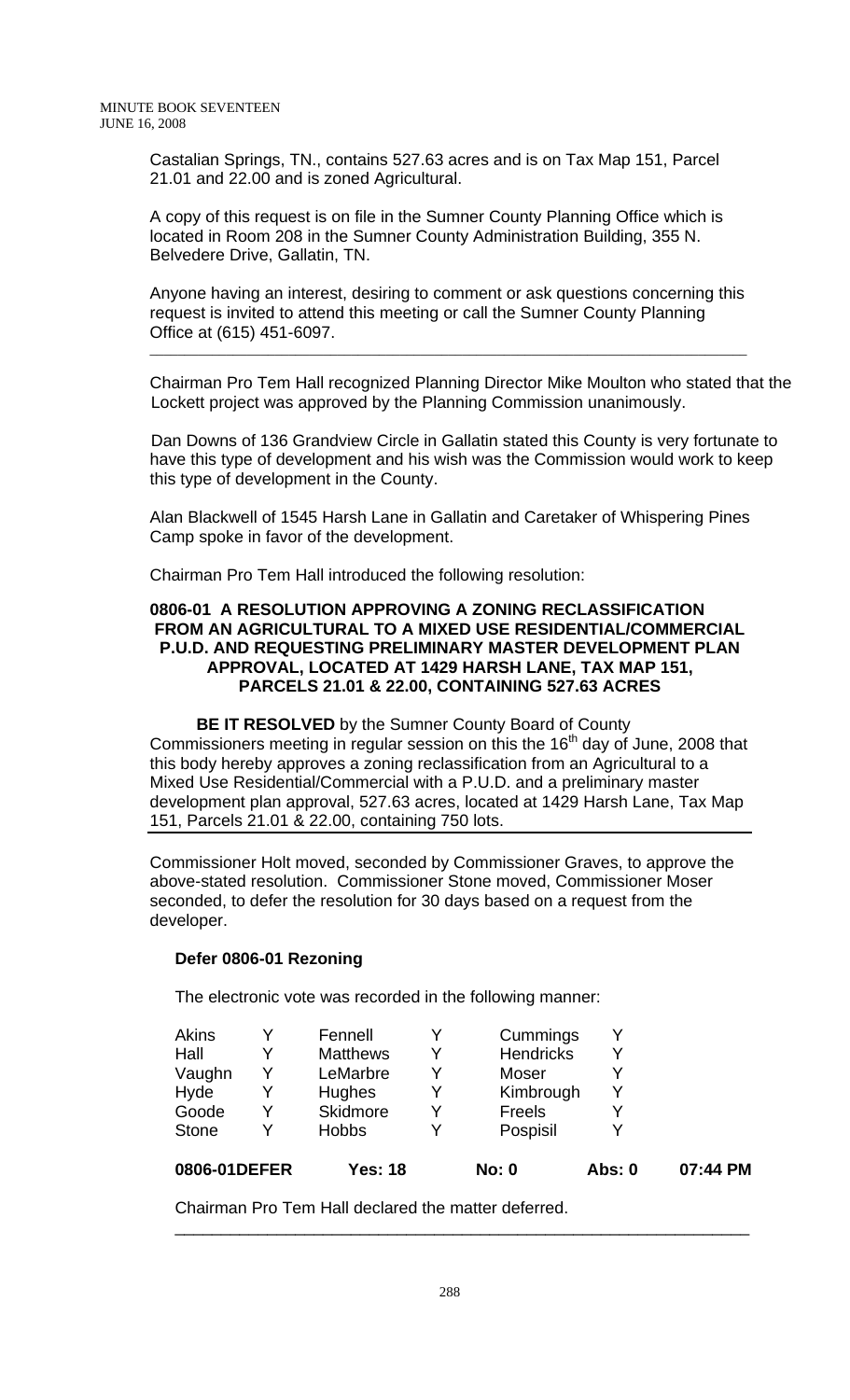Commissioner Moser introduced the following resolution and moved for approval. The motion was duly seconded.

#### **0806-04 A RESOLUTION CREATING "EDUCATE AND GROW SUMNER COUNTY", AS AN ECONOMIC DEVELOPMENT TOOL AND SCHOLARSHIP PROGRAM WHICH WILL OFFER SCHOLARSHIPS TO QUALIFYING SUMNER COUNTY STUDENTS WHO WISH TO ATTEND VOLUNTEER STATE COMMUNITY COLLEGE, SELECTING COMPASS TO OVERSEE THE PROGRAM AND DESIGNATING FIVE HUNDRED THOUSAND DOLLARS FROM THE HOSPITAL SALE FUND TO BE USED AS THE INITIAL CAPITAL INVESTMENT TO FUND THE PROGRAM**

**BE IT RESOLVED** by the Sumner County Board of County Commissioners, meeting in regular session on this the  $16<sup>th</sup>$  day of June, 2008, that this body does hereby create "Educate and Grow Sumner County" a county wide Economic Development program offering scholarships for Sumner County students who wish to attend Volunteer State Community College; and

**BE IT FURTHER RESOLVED** that this body does hereby select COMPASS and the COMPASS Board to maintain the rules, criteria and regulations for the implementation and operation of "Educate & Grow Sumner County"; with such, prior to implementation, being brought back to this body, through the committee system, for final approval; and

**BE IT FURTHER RESOLVED** that COMPASS shall maintain the necessary financial reports as well as all findings of the program and report to the County Education committee quarterly or as requested; and

**BE IT FURTHER RESOLVED** that any Sumner County resident who graduated from a Sumner County high school, and is an honorably discharged member to the United States Military will also be eligible for this program; and

**BE IT FURTHER RESOLVED** that the program will provide last dollar funding to qualified students; and

**BE IT FURTHER RESOLVED** that this body does hereby designate Five Hundred Thousand Dollars (\$500,000.00) from the Hospital Sale Fund to be used as the initial capital investment to reimburse Volunteer State Community College for the cost associated with qualifying students that are eligible for the "Educate and Grow Sumner County" Scholarship Program; and

**BE IT FURTHER RESOLVED** that all fund will remain under the control of Sumner County and that interest from the designated funds shall be returned to the county general fund.

\_\_\_\_\_\_\_\_\_\_\_\_\_\_\_\_\_\_\_\_\_\_\_\_\_\_\_\_\_\_\_\_\_\_\_\_\_\_\_\_\_\_\_\_\_\_\_\_\_\_\_\_\_\_\_\_\_\_\_\_\_\_\_\_

Chairman Pro Tem Hall recognized the following persons who spoke in favor of The Scholarship Program:

Warren Nichols of 1192 Charles Reed Road in Gallatin Jimmy Johnston of Hendersonville David Gregory of 183 Meadowlake Drive Sumner County Criminal Court Judge Dee Gay

Commissioner Hobbs moved, seconded by Commissioner Goode, to amend the resolution to designate \$500,000.00 for the scholarship fund.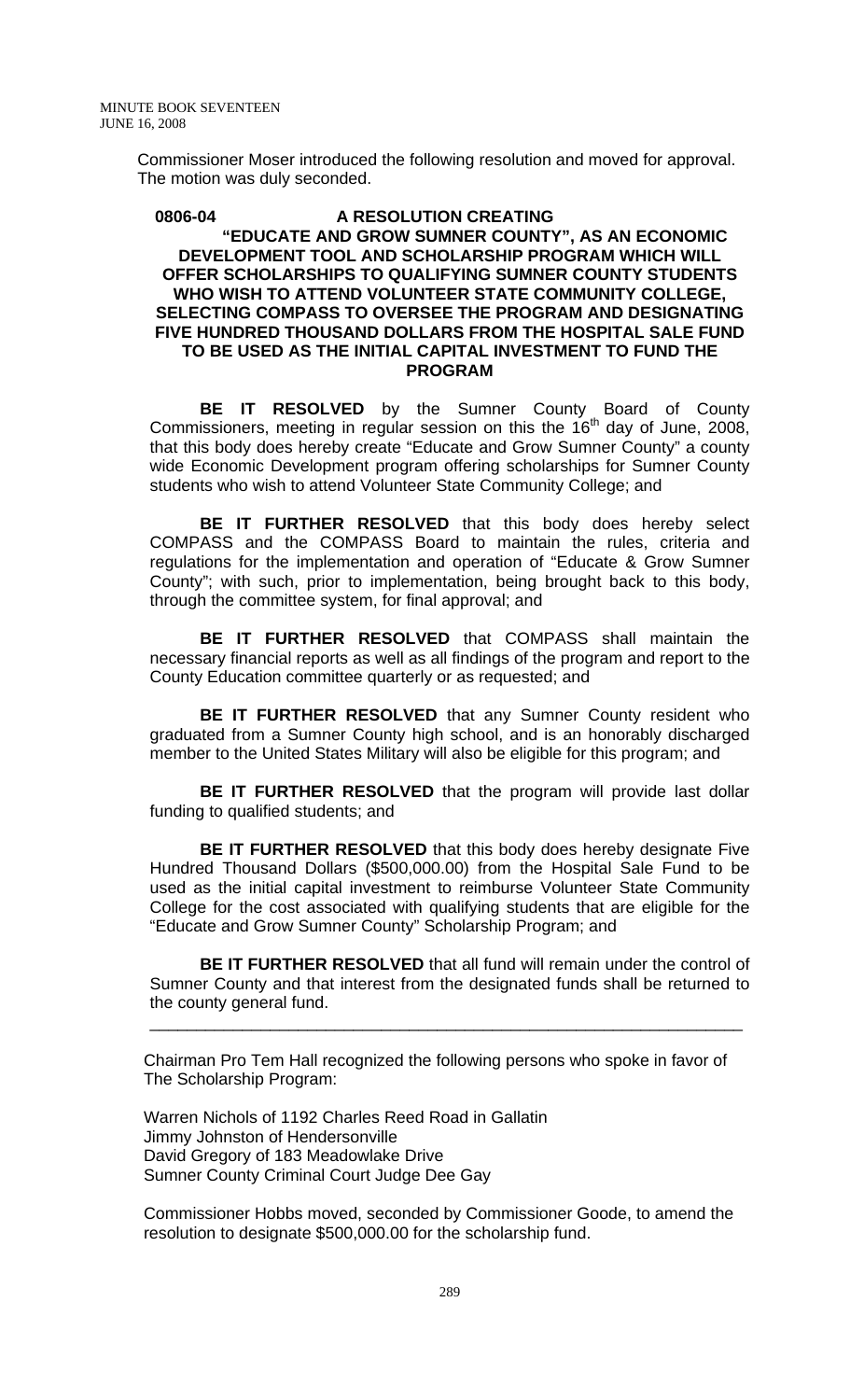Commissioners LeMarbre, Kimbrough and Chairman Pro Tem Hall declared an indirect conflict of interest but stated that they would vote their conscience. **Commissioner** 

The electronic vote was recorded in the following manner:

## **Amend Appropriation to \$500,000.00**

| 0806-04AMEND     |   | <b>Yes: 18</b> |   | <b>No: 3</b> | <b>Abs: 2</b> |   | 08:55 PM |
|------------------|---|----------------|---|--------------|---------------|---|----------|
| <b>Hobbs</b>     | Y | Pospisil       | Y |              |               |   |          |
| Skidmore         | N | Freels         | Α |              | <b>Stone</b>  | Y |          |
| Hughes           | Y | Kimbrough      | Y |              | Goode         | Y |          |
| Moser            | Y | Decker         | Y |              | Hyde          | Y |          |
| <b>Hendricks</b> | Y | Vaughn         | Y |              | LeMarbre      | Y |          |
| <b>Matthews</b>  | Y | <b>Boyd</b>    | Y |              | England       | A |          |
| Hall             |   | Graves         | Y |              | Satterfield   | N |          |
| Akins            |   | Fennell        | Y |              | Cummings      | N |          |

Chairman Pro Tem Hall declared passage of the amendment.

Commissioner Stone moved, and was duly seconded, to include as potential recipients honorably discharged military that have graduated from high school in Sumner County. Commissioner Decker moved to amend the amendment to authorize Compass to oversee and administer the program but require prior approval of the rules and procedures by the Commission. Commissioner Stone agreed, as well as the maker of the second, to incorporate Commissioner Decker's amendment into the amendment.

The electronic vote was recorded in the following manner:

### **Amend to include Honorably Discharged Veterans**

| 0806-04-2    |   | <b>Yes: 20</b> | <b>No: 0</b> | Abs: 1           | 09:09 PM |
|--------------|---|----------------|--------------|------------------|----------|
| <b>Stone</b> |   | <b>Hobbs</b>   |              | Pospisil         |          |
| Kimbrough    |   | Goode          |              | <b>Freels</b>    |          |
| Decker       | Y | Hyde           |              | Hughes           |          |
| Vaughn       | Y | LeMarbre       | Y            | Moser            |          |
| <b>Boyd</b>  | Y | England        | Α            | <b>Hendricks</b> |          |
| Graves       | Y | Satterfield    | Y            | <b>Matthews</b>  |          |
| Akins        |   | Fennell        |              | Hall             |          |

Chairman Pro Tem Hall declared passage of the amendment.

The electronic vote on the main motion as amended was recorded in the following manner:

### **Approve Educate and Grow Sumner County**

| 0806-04          |   | <b>Yes: 18</b> | <b>No: 4</b> | Abs: 1       | 09:15 PM |
|------------------|---|----------------|--------------|--------------|----------|
| <b>Hobbs</b>     | Y | Pospisil       |              |              |          |
| Skidmore         | N | Freels         | Y            | <b>Stone</b> | N        |
| Hughes           | Y | Kimbrough      | Y            | Goode        | Y        |
| Moser            | Y | Decker         | Y            | Hyde         | Y        |
| <b>Hendricks</b> | Y | Vaughn         | Y            | LeMarbre     | Y        |
| <b>Matthews</b>  | Y | <b>Boyd</b>    | Y            | England      | Α        |
| Hall             | Y | Graves         | Y            | Satterfield  | N        |
| <b>Akins</b>     |   | Fennell        | Y            | Cummings     | Ν        |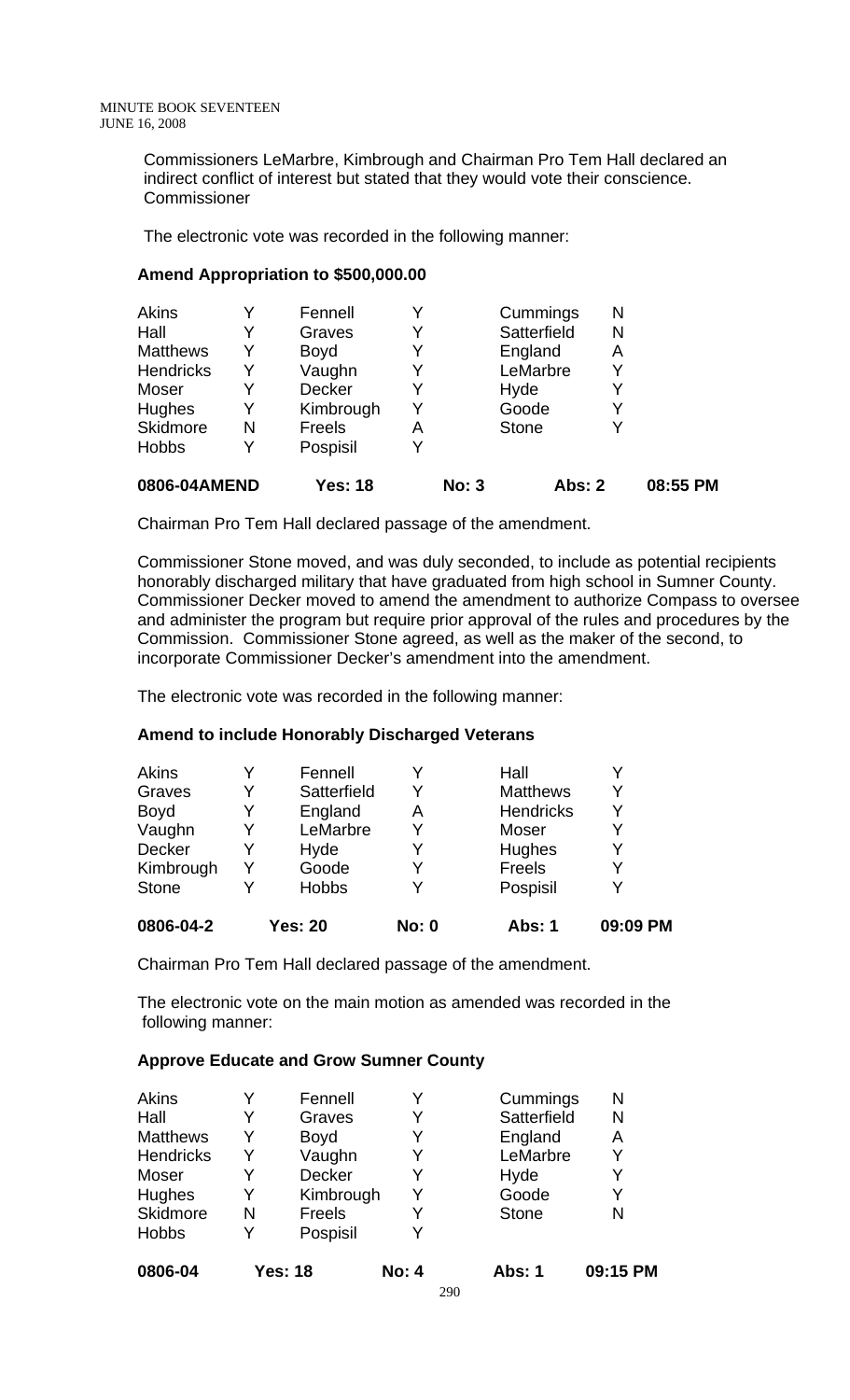Chairman Pro Tem Hall declared passage of the resolution on the first and final reading. (The amendments are reflected in the previously stated resolution.)

\_\_\_\_\_\_\_\_\_\_\_\_\_\_\_\_\_\_\_\_\_\_\_\_\_\_\_\_\_\_\_\_\_\_\_\_\_\_\_\_\_\_\_\_\_\_\_\_\_\_\_\_\_\_\_\_\_\_\_\_\_\_\_\_\_\_\_\_\_

## **REPORT FROM COUNTY OFFICIALS**

 By motion of Commissioner Pospisil, and duly seconded, the commissioners approved unanimously the filing as received of the following reports: County Investments, County General Fund, County Debt Service Fund, County Highway Fund, County Capital Outlay Fund, School General Purpose Fund, School Federal Projects Fund, School Food Service Fund, Employee Health Insurance Trust Fund, Employee Dental Insurance Trust Fund, Casualty Insurance Trust Fund, County Trustee Funds, Special Reports: County Dental Insurance Claim Payments, County Health Insurance Claim Payments, County Property Tax Collections, County EMS Billing/Collections/Balances, County Sales Tax Collections, County Wheel Tax Collections, County Tax Rates/Property Values and County School Loan Program Rates. Approval of the filing of these records does not certify to the accuracy of the documents.

Chairman Pro Tem Hall introduced the following resolution:

### **0806-NOT A RESOLUTION TO APPROVE AND ACCEPT APPLICATIONS FOR NOTARY PUBLIC POSITIONS AND PERSONAL SURETY GUARANTORS**

 **WHEREAS,** according to the law of the State of Tennessee, an individual must apply for the office of notary public in the county of residence, or of their principal place of business; and

 **WHEREAS**, state statute requires personal sureties making bonds for notaries publics to be approved by the Sumner County Commission; and

 **WHEREAS,** said applicant must be approved by the County Commission assembled; and

 **–––––––––––––––––––––––––––––––––––––––––––––––––––––––––**

 **WHEREAS,** Bill Kemp, Sumner County Clerk, has certified according to the records of his office that the persons named on the attached listing labeled "SUMNER COUNTY NOTARY PUBLIC APPLICATIONS and SURETY GUARANTORS" have duly applied for the positions so sought; and

### **BE IT FURTHER RESOLVED THAT THIS TAKE EFFECT FROM AND AFTER PASSAGE.**

Upon motion of Commissioner Matthews, seconded by Commissioner Goode, voting was recorded in the following manner:

### **Notary applications**

| 0806-NOTARY  |   | <b>Yes: 19</b>   | <b>No: 0</b><br>291 | <b>Abs: 1</b> | 09:15 PM |
|--------------|---|------------------|---------------------|---------------|----------|
| <b>Hobbs</b> | Y | Pospisil         | Y                   |               |          |
| Skidmore     | Y | Freels           | Y                   | <b>Stone</b>  | А        |
| Hyde         |   | Hughes           | Y                   | Goode         |          |
| LeMarbre     |   | Moser            |                     | Decker        |          |
| England      | Y | <b>Hendricks</b> | Y                   | Vaughn        |          |
| Satterfield  | Y | <b>Matthews</b>  | Y                   | <b>Boyd</b>   |          |
| <b>Akins</b> |   | Fennell          |                     | Hall          |          |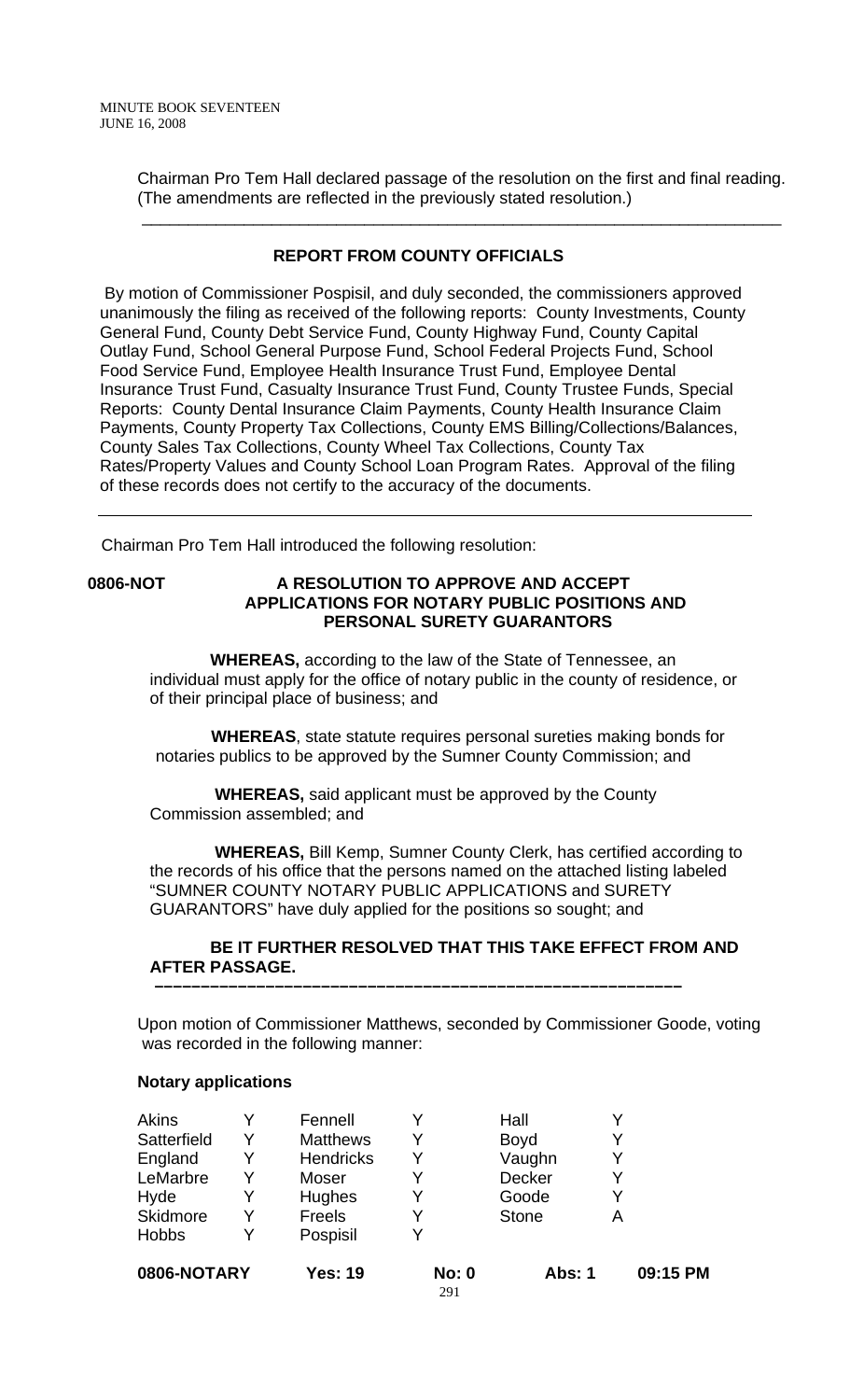Chairman Pro Tem Hall declared the election of Notaries Public by the body. \_\_\_\_\_\_\_\_\_\_\_\_\_\_\_\_\_\_\_\_\_\_\_\_\_\_\_\_\_\_\_\_\_\_\_\_\_\_\_\_\_\_\_\_\_\_\_\_\_\_\_\_\_\_\_\_\_\_\_\_\_\_\_\_\_\_\_\_\_\_

### **COMMITTEE ON COMMITTEES**

 Commissioner LeMarbre reported that next month the Committee on Committees would be appointed from the floor.

\_\_\_\_\_\_\_\_\_\_\_\_\_\_\_\_\_\_\_\_\_\_\_\_\_\_\_\_\_\_\_\_\_\_\_\_\_\_\_\_\_\_\_\_\_\_\_\_\_\_\_\_\_\_\_\_\_\_\_\_\_\_\_\_\_\_\_\_\_\_

### **HIGHWAY COMMISSION**

Commissioner Graves introduced the following resolution and moved for approval. Commissioner Hobbs seconded the motion.

### **0806-02 A RESOLUTION ADOPTING THE APPROVAL PROCEDURE FOR THE ROAD IMPROVEMENT FEE**

\_\_\_\_\_\_\_\_\_\_\_\_\_\_\_\_\_\_\_\_\_\_\_\_\_\_\_\_\_\_\_\_\_\_\_\_\_\_\_\_\_\_\_\_\_\_\_\_\_\_\_\_\_\_\_\_\_\_\_\_\_\_\_\_

 **BE IT RESOLVED** by the Sumner County Board of County Commissioners meeting in regular session on this the 16<sup>th</sup> day of June, 2008 that this body does hereby adopt the appeal procedure for the road improvement fee as attached herewith as exhibit A (in file).

The electronic vote was recorded in the following manner:

#### **Road Improvement Fund Rules**

| Akins            |   | Fennell        |              | Cummings     | Y        |
|------------------|---|----------------|--------------|--------------|----------|
| Hall             | Y | Graves         |              | Satterfield  | N        |
| <b>Matthews</b>  | Y | <b>Boyd</b>    | Y            | England      | Y        |
| <b>Hendricks</b> | Y | Vaughn         |              | LeMarbre     | Y        |
| Decker           | Y | Hyde           |              | Hughes       | Y        |
| Kimbrough        | Y | Goode          | Y            | Skidmore     | Y        |
| Freels           | Y | <b>Stone</b>   | N            | <b>Hobbs</b> | Y        |
| Pospisil         |   |                |              |              |          |
| 0806-02          |   | <b>Yes: 20</b> | <b>No: 2</b> | Abs: 0       | 09:18 PM |

Chairman Pro Tem Hall declared the resolution approved by the body.

Commissioner Graves moved, seconded by Commissioner Akins, to approve \$500,000.00 for seed money for the Road Improvement Fund out of the Hospital Reserve Fund.

\_\_\_\_\_\_\_\_\_\_\_\_\_\_\_\_\_\_\_\_\_\_\_\_\_\_\_\_\_\_\_\_\_\_\_\_\_\_\_\_\_\_\_\_\_\_\_\_\_\_\_\_\_\_\_\_\_\_\_\_\_\_\_\_\_\_\_\_\_\_\_\_\_

### **RECESS**

Chairman Pro Tem Hall declared a recess at 9:21 p.m. The Commission reconvened at 9:35 p.m.

\_\_\_\_\_\_\_\_\_\_\_\_\_\_\_\_\_\_\_\_\_\_\_\_\_\_\_\_\_\_\_\_\_\_\_\_\_\_\_\_\_\_\_\_\_\_\_\_\_\_\_\_\_\_\_\_\_\_\_\_\_\_\_\_\_\_\_\_\_\_\_\_\_

 Commissioner Graves' motion was later withdrawn and sent back to the Highway Commission.

### **EDUCATION COMMITTEE**

 **\_\_\_\_\_\_\_\_\_\_\_\_\_\_\_\_\_\_\_\_\_\_\_\_\_\_\_\_\_\_\_\_\_\_\_\_\_\_\_\_\_\_\_\_\_\_\_\_\_\_\_\_\_\_\_\_\_\_\_\_\_\_\_\_\_\_\_\_\_** 

 Commissioner Decker moved, and was duly seconded, to approve the following resolution: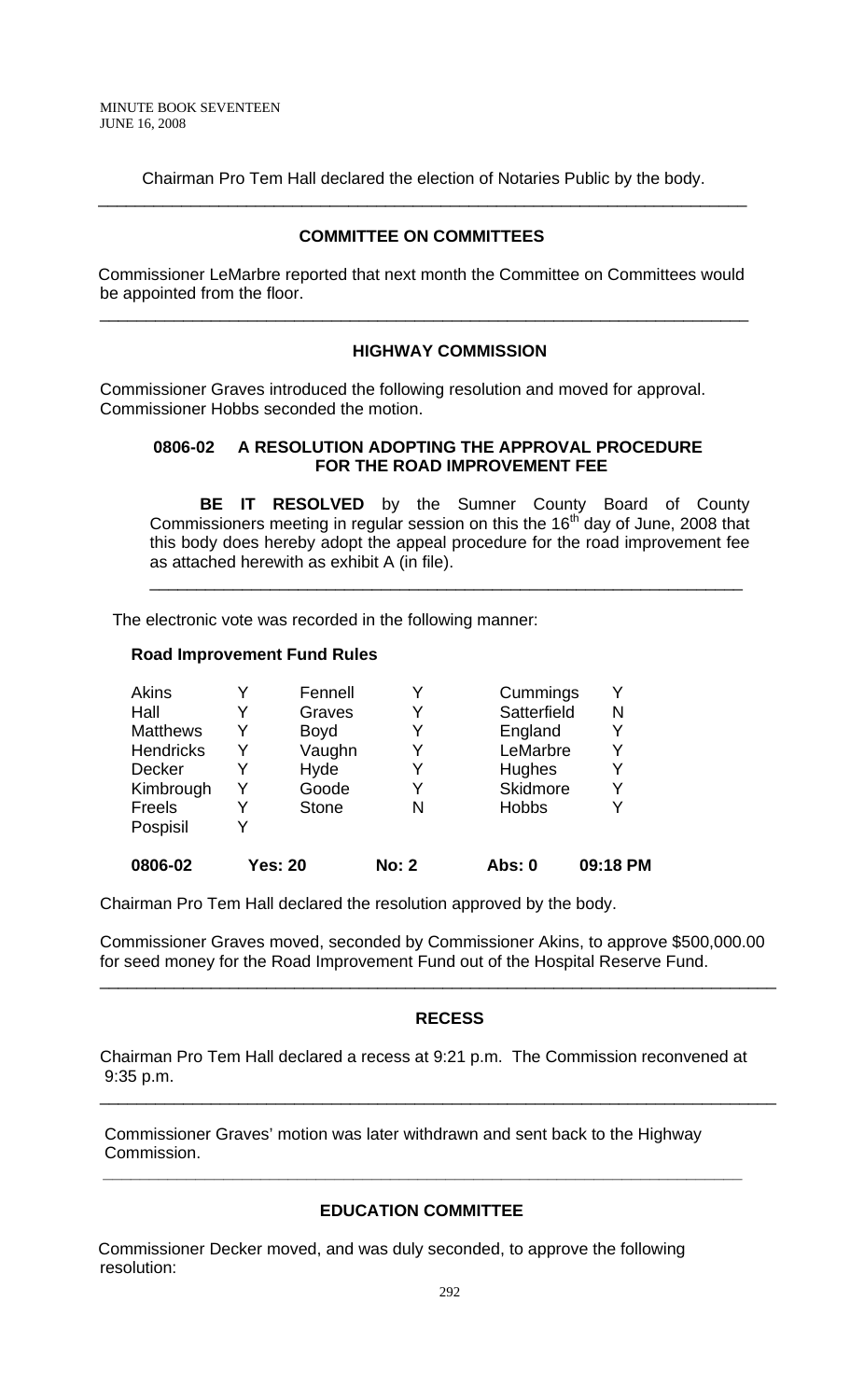### **0806-20 A RESOLUTION APPROVING THE FISCAL YEAR 2007-2008 SUMNER COUNTY BOARD OF EDUCATION GENERAL PURPOSE SCHOOL FUND BUDGET AMENDMENTS AND APPROPRIATING AND/OR TRANSFERRING SUCH FUNDS AS REQUIRED**

 **BE IT RESOLVED** by the Sumner County Board of County Commissioners meeting in regular session on this the  $16<sup>th</sup>$  day of June, 2008 that this body hereby approves the 2007-2008 Sumner County Board of Education General Purpose School Fund budget amendments and appropriates and/or transfers such funds among the various accounts as shown on the attached schedules which are hereby incorporated as a part of this resolution.

**\_\_\_\_\_\_\_\_\_\_\_\_\_\_\_\_\_\_\_\_\_\_\_\_\_\_\_\_\_\_\_\_\_\_\_\_\_\_\_\_\_\_\_\_\_\_\_\_\_\_\_\_\_\_\_\_\_\_\_\_\_\_\_\_** 

The electronic vote was recorded in the following manner:

# **Approve School Budget Amendments**

|   | <b>Stone</b> |       | <b>Hobbs</b>     |          |
|---|--------------|-------|------------------|----------|
| Y |              | Y     |                  |          |
|   | Hyde         | Y     | Hughes           |          |
|   | LeMarbre     |       | Moser            |          |
| Y | England      | Y     | <b>Hendricks</b> |          |
| Y | Satterfield  | Y     | <b>Matthews</b>  |          |
|   | Fennell      |       | Hall             |          |
|   |              | Goode |                  | Skidmore |

Chairman Pro Tem declared the resolution approved by the body on the first and final reading.

**\_\_\_\_\_\_\_\_\_\_\_\_\_\_\_\_\_\_\_\_\_\_\_\_\_\_\_\_\_\_\_\_\_\_\_\_\_\_\_\_\_\_\_\_\_\_\_\_\_\_\_\_\_\_\_\_\_\_\_\_\_\_\_\_\_** 

### **GENERAL OPERATIONS COMMITTEE**

Commissioner Hughes reported on the building programs.

# **EMERGENCY SERVICES COMMITTEE**

 **\_\_\_\_\_\_\_\_\_\_\_\_\_\_\_\_\_\_\_\_\_\_\_\_\_\_\_\_\_\_\_\_\_\_\_\_\_\_\_\_\_\_\_\_\_\_\_\_\_\_\_\_\_\_\_\_\_\_\_\_\_\_\_\_\_\_\_\_\_** 

There was no report from the Emergency Services Committee.

### **PUBLIC WORKS COMMITTEE**

 **\_\_\_\_\_\_\_\_\_\_\_\_\_\_\_\_\_\_\_\_\_\_\_\_\_\_\_\_\_\_\_\_\_\_\_\_\_\_\_\_\_\_\_\_\_\_\_\_\_\_\_\_\_\_\_\_\_\_\_\_\_\_\_\_\_\_\_\_\_** 

Commissioner Goode stated that a groundbreaking for the water line program was forthcoming.

# **LEGISLATIVE COMMITTEE**

\_\_\_\_\_\_\_\_\_\_\_\_\_\_\_\_\_\_\_\_\_\_\_\_\_\_\_\_\_\_\_\_\_\_\_\_\_\_\_\_\_\_\_\_\_\_\_\_\_\_\_\_\_\_\_\_\_\_\_\_\_\_\_\_\_\_\_\_

Commissioner Decker moved, and duly seconded, to approve the following resolution.

### **0806-03 A RESOLUTION ESTABLISHING A POLICY TO SAFEGUARD RECORDS**

**BE IT RESOLVED** by the County Board of Commissioners of Sumner County, Tennessee, assembled in regular session on this  $16<sup>th</sup>$  day of June, 2008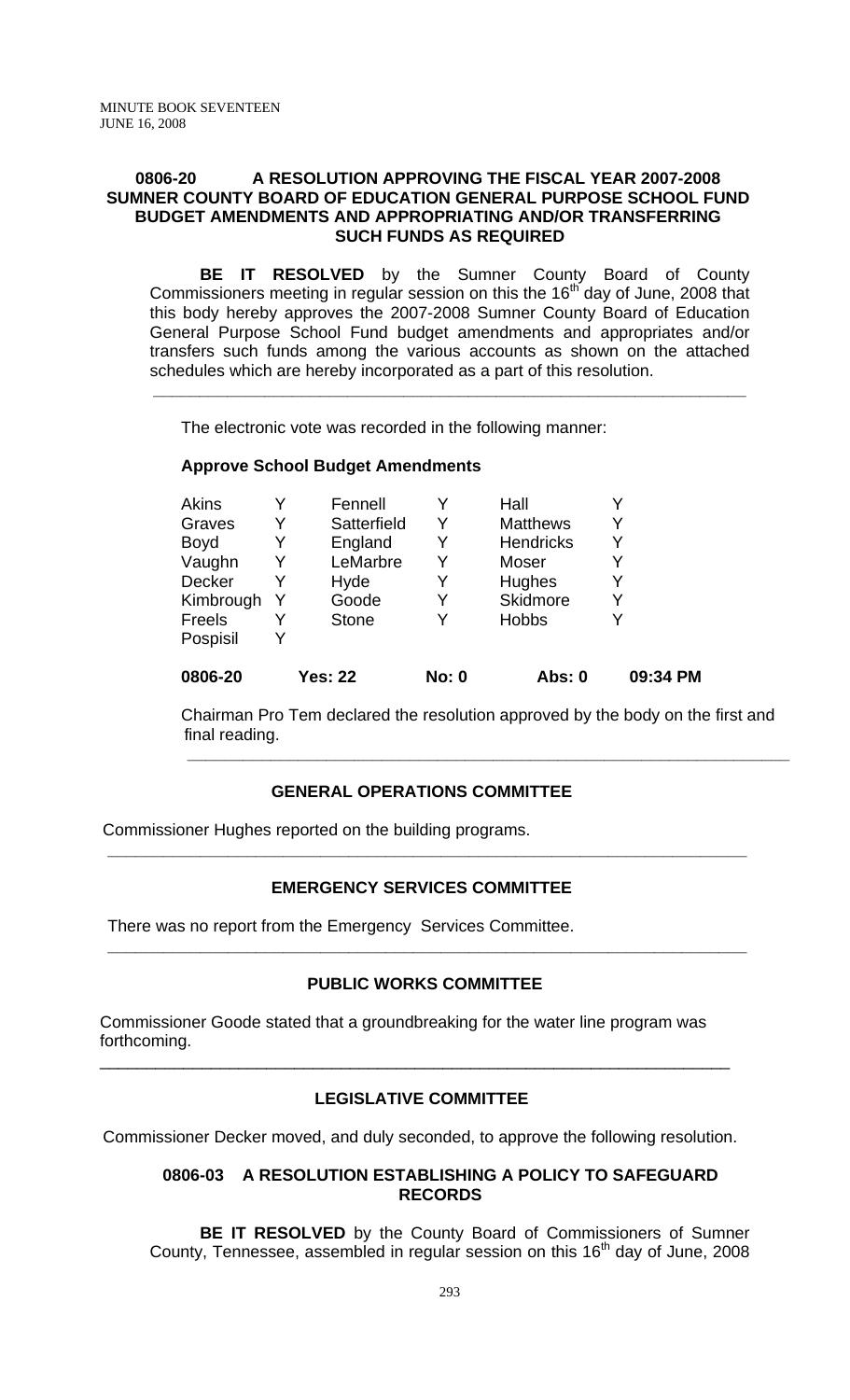that this body does hereby establish a policy to safeguard records, effective July 1, 2008.

\_\_\_\_\_\_\_\_\_\_\_\_\_\_\_\_\_\_\_\_\_\_\_\_\_\_\_\_\_\_\_\_\_\_\_\_\_\_\_\_\_\_\_\_\_\_\_\_\_\_\_\_\_\_\_\_\_\_\_\_\_\_\_\_

The electronic vote was recorded in the following manner:

### **Safeguarding Records**

| 0806-03          | <b>Yes: 23</b> |               | <b>No: 0</b> | Abs: 0       | 09:37 PM |
|------------------|----------------|---------------|--------------|--------------|----------|
| <b>Hobbs</b>     | Y              | Pospisil      | Y            |              |          |
| Skidmore         | Y              | Freels        |              | <b>Stone</b> | Y        |
| Hughes           | Y              | Kimbrough     | Y            | Goode        | Y        |
| Moser            | Y              | <b>Decker</b> | Y            | Hyde         | Y        |
| <b>Hendricks</b> | Y              | Vaughn        |              | LeMarbre     | Y        |
| <b>Matthews</b>  | Y              | <b>Boyd</b>   | Y            | England      | Y        |
| Hall             | Y              | Graves        | Y            | Satterfield  | Y        |
| Akins            |                | Fennell       |              | Cummings     | Y        |

Chairman Pro Tem Hall declared the resolution approved by the body.

# **Administrative Policy Manual**

 County Law Director Leah Dennen stated that each commissioner had received an Administrative Policy Manual.

\_\_\_\_\_\_\_\_\_\_\_\_\_\_\_\_\_\_\_\_\_\_\_\_\_\_\_\_\_\_\_\_\_\_\_\_\_\_\_\_\_\_\_\_\_\_\_\_\_\_\_\_\_\_\_\_\_\_\_\_\_\_\_\_\_\_\_\_\_\_\_\_\_\_\_\_\_\_\_\_\_\_\_\_\_\_\_

# **BUDGET COMMITTEE**

 **\_\_\_\_\_\_\_\_\_\_\_\_\_\_\_\_\_\_\_\_\_\_\_\_\_\_\_\_\_\_\_\_\_\_\_\_\_\_\_\_\_\_\_\_\_\_\_\_\_\_\_\_\_\_\_\_\_\_\_\_\_\_\_\_** 

Commissioner Moser introduced the following resolution and moved for approval. The motion was duly seconded.

# **0806-15 A RESOLUTION APPROPRIATING \$295,000.00 FROM THE HOSPITAL**

# **RESERVE FUNDS ACCOUNT TO THE AIRPORT AUTHORITY ACCOUNT**

**BE IT RESOLVED** by the Sumner County Board of County Commissioners meeting in regular session on this the  $16<sup>th</sup>$  day of June, 2008 that this body hereby appropriates \$295,000.00 from the Hospital Reserve Funds Account (101-35115) to the Airport Authority Account (101-58220-316) as matching funds for Federal grants.

Commissioner Skidmore declared a direct conflict of interest and stated that she would abstain from the vote.

The electronic vote was recorded in the following manner:

### **Approve Airport Appropriation (First Reading)**

| 0806-15         |   | <b>Yes: 14</b> | <b>No: 5</b> | Abs: 2      | 10:16 PM |
|-----------------|---|----------------|--------------|-------------|----------|
| <b>Stone</b>    | N | <b>Hobbs</b>   | А            | Pospisil    | Y        |
| Hughes          | Y | Kimbrough      |              | Goode       | Y        |
| Moser           | Y | Decker         | Y            | Hyde        | Y        |
| Hendricks       | Y | Vaughn         | Y            | LeMarbre    | N        |
| <b>Matthews</b> | Y | <b>Boyd</b>    |              | England     | Α        |
| Hall            |   | Graves         | Y            | Satterfield | N        |
| Akins           | N | Fennell        |              | Cummings    | N        |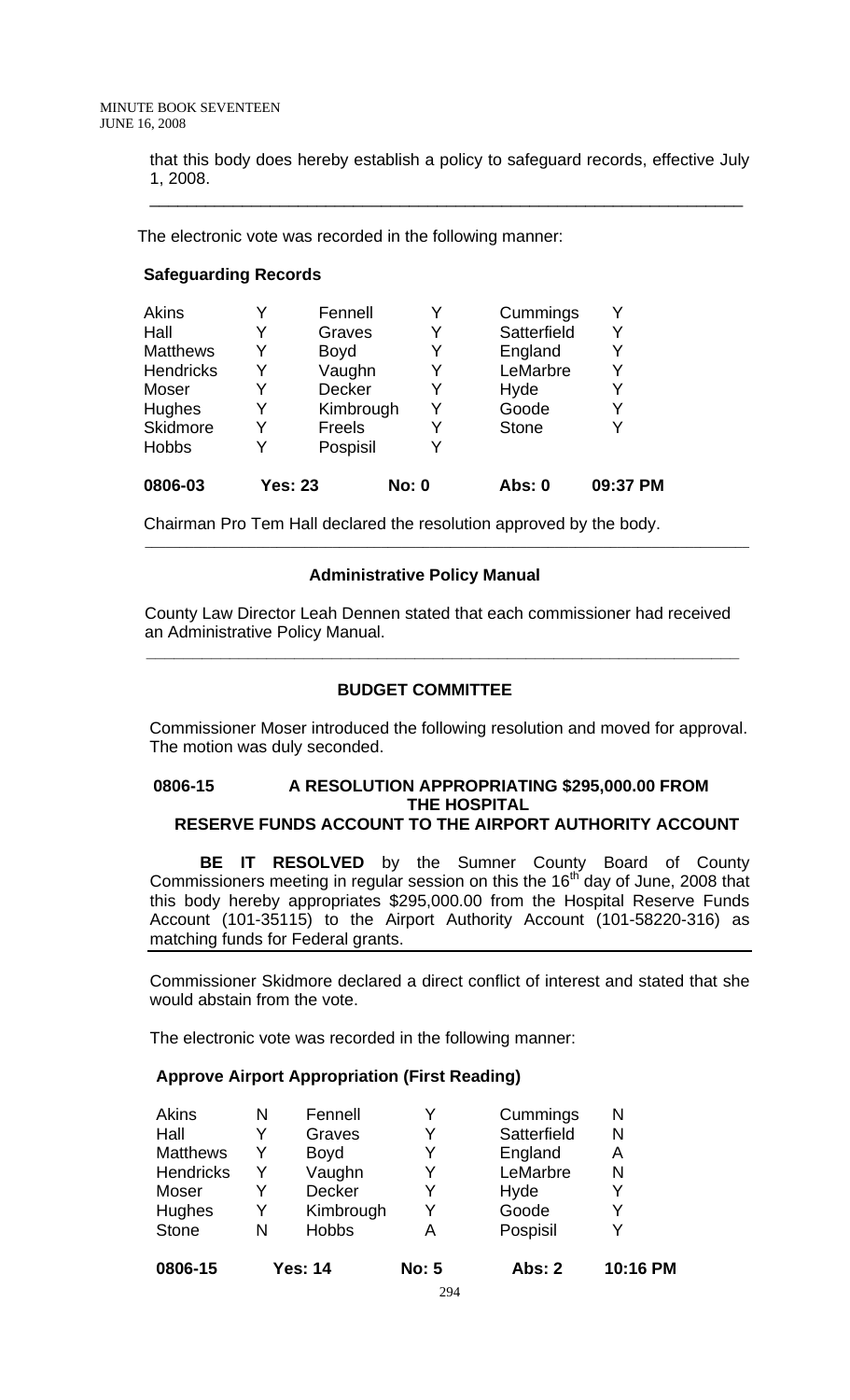Chairman Pro Tem Hall declared the resolution approved on the first reading.

Upon motion of Commissioner Goode, and duly seconded, the Commission voted to suspend the rules to allow Airport Manager Steve Sudbury to speak regarding the resolution. Discussion regarding the school bus garage on airport property led Commissioner Hyde to request the County Law Director to research the legality of the garage location.

### **CONSENT AGENDA**

 $\overline{\phantom{a}}$  , and the contribution of the contribution of the contribution of the contribution of the contribution of the contribution of the contribution of the contribution of the contribution of the contribution of the

Commissioner Moser introduced the following resolution and moved for approval. The motion was duly seconded.

### **0806-05 A RESOLUTION APPROVING A CONTINUATION BUDGET EFFECTIVE JULY 1, 2008 UNTIL FINAL APPROVAL OF THE FISCAL YEAR 2008-2009 BUDGET**

**BE IT RESOLVED** by the Sumner County Board of County Commissioners meeting in regular session on this the 16th day of June, 2008, that this body hereby approves a continuation budget, identical to the Fiscal Year 2007-2008 Budget, less capital outlay, to be effective July 1, 2008 and continuing until such time as this body shall approve the Fiscal Year 2008-2009 Budget.

#### **0806-06 A RESOLUTION APPROVING THE FISCAL YEAR 2007-2008 SUMNER COUNTY BOARD OF EDUCATION GENERAL PURPOSE SCHOOL FUND BUDGET AMENDMENTS AND APPROPRIATING AND/OR TRANSFERRING SUCH FUNDS AS REQUIRED**

\_\_\_\_\_\_\_\_\_\_\_\_\_\_\_\_\_\_\_\_\_\_\_\_\_\_\_\_\_\_\_\_\_\_\_\_\_\_\_\_\_\_\_\_\_\_\_\_\_\_\_\_\_\_\_\_\_\_\_\_\_\_\_\_

 **BE IT RESOLVED** by the Sumner County Board of County Commissioners meeting in regular session on this the  $16<sup>th</sup>$  day of June, 2008 that this body hereby approves the 2007-2008 Sumner County Board of Education General Purpose School Fund budget amendments and appropriates and/or transfers such funds among the various accounts as shown on the attached schedules which are hereby incorporated as a part of this resolution.

\_\_\_\_\_\_\_\_\_\_\_\_\_\_\_\_\_\_\_\_\_\_\_\_\_\_\_\_\_\_\_\_\_\_\_\_\_\_\_\_\_\_\_\_\_\_\_\_\_\_\_\_\_\_\_\_\_\_\_\_\_\_\_\_\_\_\_\_\_\_\_\_

### **0806-07 A RESOLUTION APPROPRIATING \$497,998.00 FROM THE OCTOBER 2007 BOND PROCEEDS TO THE SUMNER COUNTY BOARD OF EDUCATION FOR THE WIDENING AND EXTENSION OF THE ROAD TO THE DRAKE'S CREEK MIDDLE SCHOOL**

**BE IT RESOLVED** by the Sumner County Board of County Commissioners meeting in regular session on this the  $16<sup>th</sup>$  day of June, 2008, that this body hereby appropriates \$497,998.00 from the October 2007 Bond Proceeds to the Sumner County Board of Education for the widening and extension of the road to Drake's Creek Middle School.

### **0806-08 A RESOLUTION APPROPRIATING \$1,010.60 AS PASS-THROUGH FUNDS FROM THE ELMER HINTON MEMORIAL LIBRARY FUND RESERVE ACCOUNT TO VARIOUS ACCOUNTS**

\_\_\_\_\_\_\_\_\_\_\_\_\_\_\_\_\_\_\_\_\_\_\_\_\_\_\_\_\_\_\_\_\_\_\_\_\_\_\_\_\_\_\_\_\_\_\_\_\_\_\_\_\_\_\_\_\_\_\_\_\_\_\_\_

 **BE IT RESOLVED** by the Sumner County Board of County Commissioners meeting in regular session on this the  $16<sup>th</sup>$  day of June, 2008 that this body does hereby appropriates \$1,010.60 as pass-through funds from the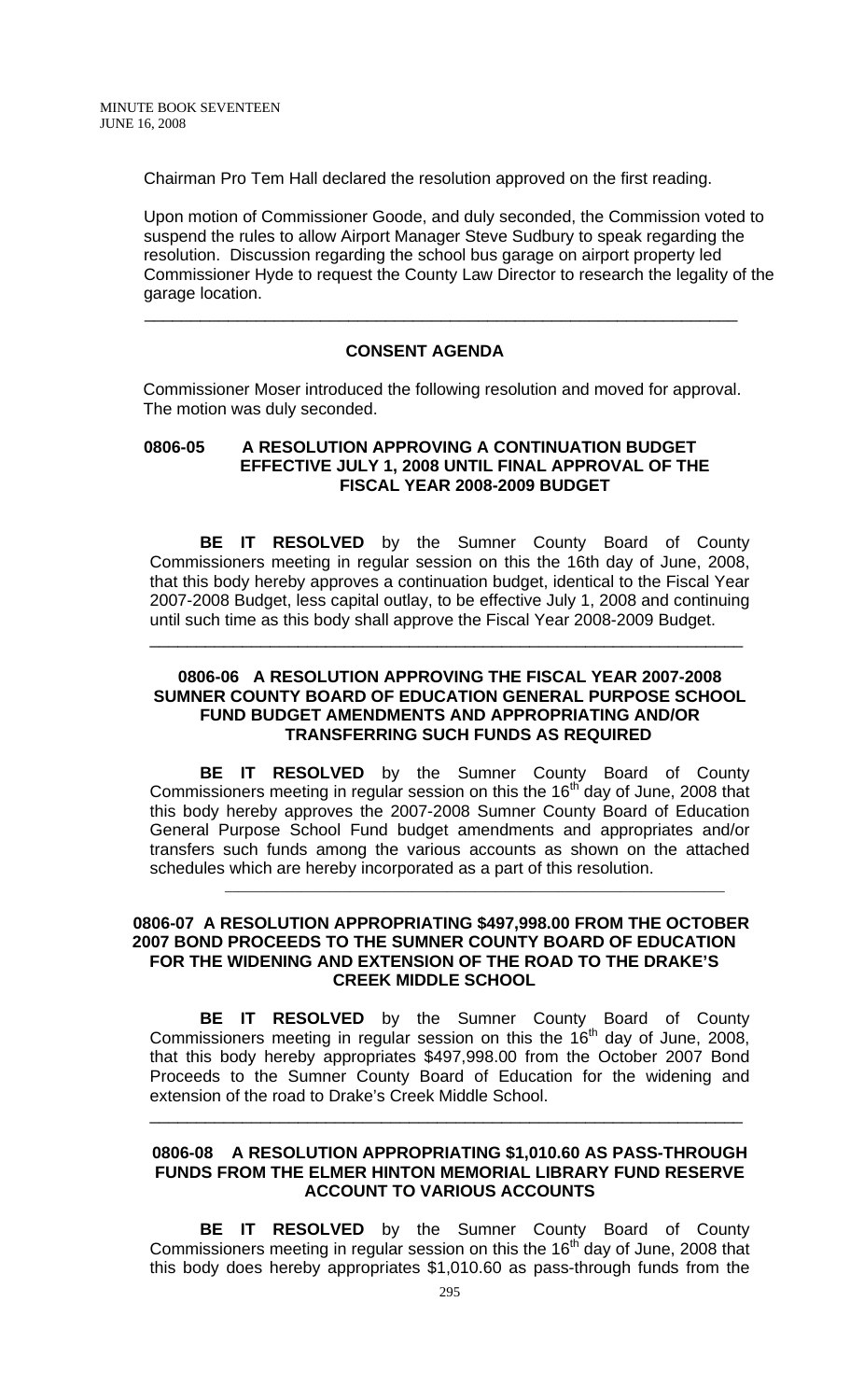Elmer Hinton Memorial Library Fund Reserve Account (101-35113) to the Other Accounts (101-56500-599-103 and 101-56500-799-103)) as shown on the attachments herewith.

\_\_\_\_\_\_\_\_\_\_\_\_\_\_\_\_\_\_\_\_\_\_\_\_\_\_\_\_\_\_\_\_\_\_\_\_\_\_\_\_\_\_\_\_\_\_\_\_\_\_\_\_\_\_\_\_\_\_\_\_\_\_\_\_

### **0806-09 A RESOLUTION APPROPRIATING \$46,200.00 AS PASS THROUGH FUNDS FROM THE ELECTION COMMISSION SPECIAL ELECTION REFUND ACCOUNT TO THE VOTING MACHINES ACCOUNT**

**BE IT RESOLVED** by the Sumner County Board of County Commissioners meeting in regular session on this the 16th day of June, 2008, that this body hereby appropriates \$46,200.00 as pass-through funds from the Sumner County Election Commission Special Election Expenses Account (101- 46990) to Voting Machines Account (101-51500-731) as shown on the attachment herewith.

#### **0806-10 A RESOLUTION APPROPRIATING \$9,700.00 AS PASS-THROUGH FUNDS FROM JUVENILE SERVICE GRANT TO VARIOUS ACCOUNTS OF THE OFFICE OF YOUTH SERVICES**

\_\_\_\_\_\_\_\_\_\_\_\_\_\_\_\_\_\_\_\_\_\_\_\_\_\_\_\_\_\_\_\_\_\_\_\_\_\_\_\_\_\_\_\_\_\_\_\_\_\_\_\_\_\_\_\_\_\_\_\_\_\_\_\_

**BE IT RESOLVED** by the Sumner County Board of County Commissioners meeting in regular session on this the  $16<sup>th</sup>$  day of June, 2008, that this body hereby appropriates \$9,700.00 as pass-through funds from Juvenile Service Grants (101-46110) to various accounts within the Office of Youth Services as shown on the attachment herewith.

### **0806-11 A RESOLUTION APPROPRIATING \$55,000.00 AS PASS-THROUGH FUNDS FROM COURTHOUSE AND JAIL MAINTENANCE FUND RESERVE TO THE MAINTENANCE AND REPAIR ACCOUNT**

\_\_\_\_\_\_\_\_\_\_\_\_\_\_\_\_\_\_\_\_\_\_\_\_\_\_\_\_\_\_\_\_\_\_\_\_\_\_\_\_\_\_\_\_\_\_\_\_\_\_\_\_\_\_\_\_\_\_\_\_\_\_\_\_

**BE IT RESOLVED** by the Sumner County Board of County Commissioners meeting in regular session on this the  $16<sup>th</sup>$  day of June, 2008, that this body hereby appropriates \$55,000.00 as pass-through funds from Courthouse and Jail Maintenance Fund Reserve (112-39000) to the Maintenance and Repair Account (112-51800-355) as shown on the attachment herewith.

\_\_\_\_\_\_\_\_\_\_\_\_\_\_\_\_\_\_\_\_\_\_\_\_\_\_\_\_\_\_\_\_\_\_\_\_\_\_\_\_\_\_\_\_\_\_\_\_\_\_\_\_\_\_\_\_\_\_\_\_\_\_\_\_

### **0806-12 A RESOLUTION APPROPRIATING \$53,420.00 AS PASS-THROUGH FUNDS FROM THE ELECTRONIC DATA PROCESSING ACCOUNT TO DATA PROJECT ACCOUNT OF THE OFFICE OF THE REGISTER OF DEEDS**

**BE IT RESOLVED** by the Sumner County Board of County Commissioners meeting in regular session on this the  $16<sup>th</sup>$  day of June, 2008, that this body hereby appropriates \$53,420.00 as pass-through funds from the Electronic Data Processing Account (101-43392) to the Data Project Account (101-51600-709) of The Office of the Register of Deeds as shown on the attachment herewith.

#### **0806-13 A RESOLUTION APPROPRIATING \$500.00 FROM THE COUNTY GENERAL FUND RESERVE FOR A STRUCTURAL ENGINEER TO REVIEW POTENTIAL RENOVATION POSSIBILITIES OF THE OLD COUNTY ARCHIVE FACILITY**

\_\_\_\_\_\_\_\_\_\_\_\_\_\_\_\_\_\_\_\_\_\_\_\_\_\_\_\_\_\_\_\_\_\_\_\_\_\_\_\_\_\_\_\_\_\_\_\_\_\_\_\_\_\_\_\_\_\_\_\_\_\_\_\_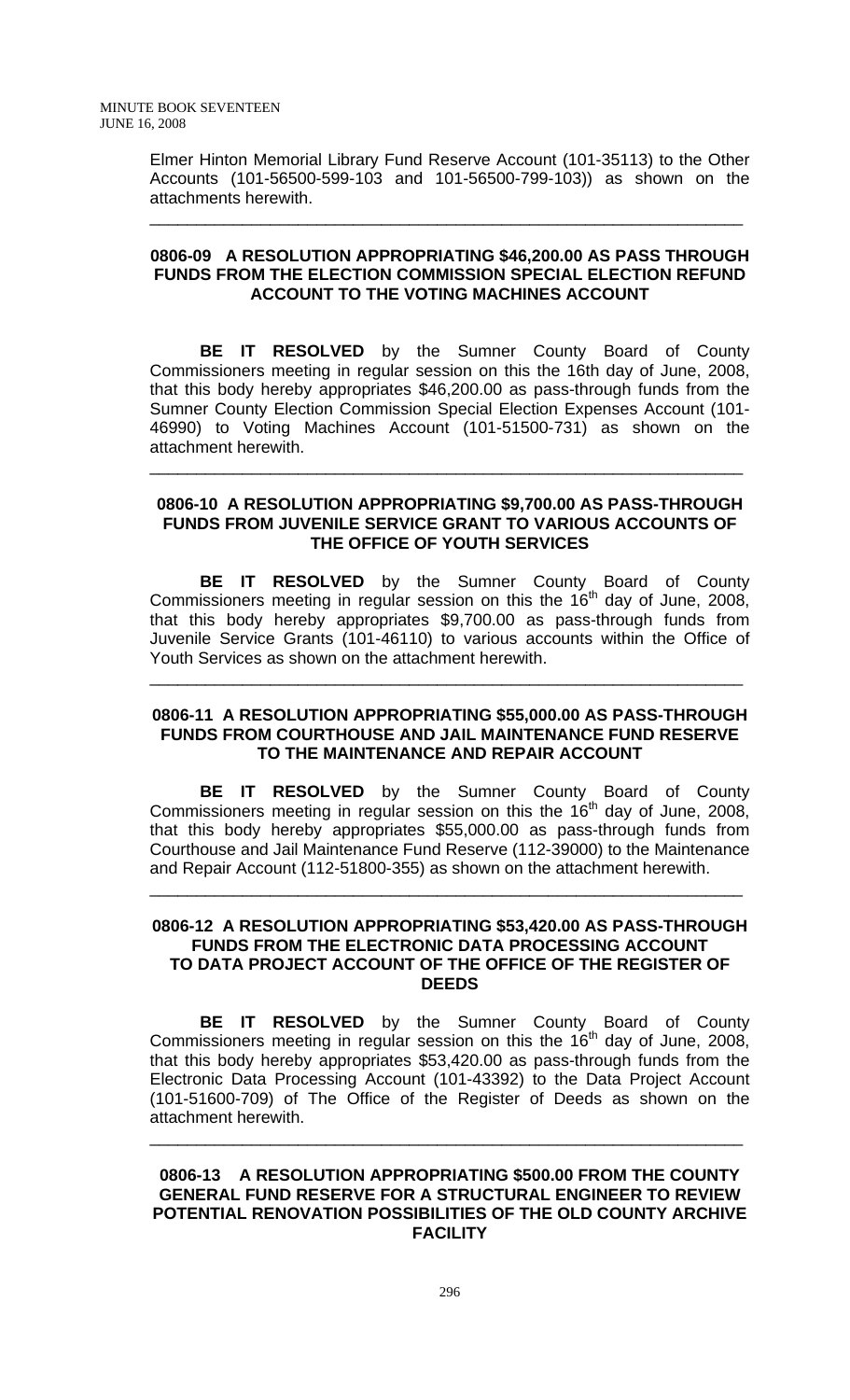**BE IT RESOLVED** by the Sumner County Board of County Commissioners meeting in regular session on this the  $16<sup>th</sup>$  day of June, 2008, that this body hereby appropriates \$500.00 from the County General Fund Reserve to compensate a structural engineer who shall access the building and review potential renovation possibilities of the old county archives facility.

\_\_\_\_\_\_\_\_\_\_\_\_\_\_\_\_\_\_\_\_\_\_\_\_\_\_\_\_\_\_\_\_\_\_\_\_\_\_\_\_\_\_\_\_\_\_\_\_\_\_\_\_\_\_\_\_\_\_\_\_\_\_\_\_

#### **0806-14 A RESOLUTION APPROPRIATING \$26,320.00 FROM AMBULANCE REVENUES TO EMERGENCY MEDICAL SERVICES FOR THE RENOVATION AND REPAIR OF THE OAK GROVE AND WESTMORELAND AMBULANCE STATIONS**

**BE IT RESOLVED** by the Sumner County Board of County Commissioners meeting in regular session on this the  $16<sup>th</sup>$  day of June, 2008, that this body hereby appropriates \$26,320.00 from Ambulance Revenues (101- 43120) to Emergency Medical Services for renovation and repair of the Oak Grove and Westmoreland ambulance stations.

### **0806-16 A RESOLUTION DECLARING ATTACHED ITEMS FOR SURPLUS AND DESTRUCTION**

\_\_\_\_\_\_\_\_\_\_\_\_\_\_\_\_\_\_\_\_\_\_\_\_\_\_\_\_\_\_\_\_\_\_\_\_\_\_\_\_\_\_\_\_\_\_\_\_\_\_\_\_\_\_\_\_\_\_\_\_\_\_\_\_

 **BE IT RESOLVED** by the Sumner County Board of County Commissioners meeting in regular session on this the  $16<sup>th</sup>$  day of June, 2008 that this body does hereby declare the items as surplus as shown on the attachments; and

**BE IT FURTHER RESOLVED** that the sale of the same is authorized pursuant to existing policies and procedures; and

**BE IT FURTHER RESOLVED** that in the event items do not sale, disposal of same is approved pursuant to existing policies and procedures.

\_\_\_\_\_\_\_\_\_\_\_\_\_\_\_\_\_\_\_\_\_\_\_\_\_\_\_\_\_\_\_\_\_\_\_\_\_\_\_\_\_\_\_\_\_\_\_\_\_\_\_\_\_\_\_\_\_\_\_\_\_\_\_\_

### **0806-17 A RESOLUTION AUTHORIZING SUBMISSION OF AN APPLICATION FOR LITTER AND TRASH COLLECTING GRANT FROM THE TENNESSEE DEPARTMENT OF TRANSPORTATION, AUTHORIZING THE ACCEPTANCE OF SAID GRANT AND ALLOWING THE COUNTY EXECUTIVE, THE HIGHWAY SUPERINTENDENT AND THE COUNTY LAW DIRECTOR TO EXECUTE THE NECESSARY DOCUMENTS FOR ACCEPTANCE**

**WHEREAS**, the Sumner County Highway Department intends to apply for a Litter and Trash Collecting Grant from the Tennessee Department of Transportation; and

**WHEREAS**, the contract for the grant will impose certain legal obligations upon the Sumner County Highway Department.

**NOW, THEREFORE, BE IT RESOLVED** by the Sumner County Board of County Commissioners meeting in regular session on this the  $16<sup>th</sup>$  day of June, 2008 that the Highway Superintendent is authorized to apply on behalf of the Sumner County Highway Department for a Litter and Trash Collecting Grant from the Tennessee Department of Transportation; and

**BE IT FURTHER RESOLVED**, that should said application be approved by the Tennessee Department of Transportation, then the County Executive, the Highway Superintendent and County Law Director are authorized to execute contracts or other necessary documents which may be required to signify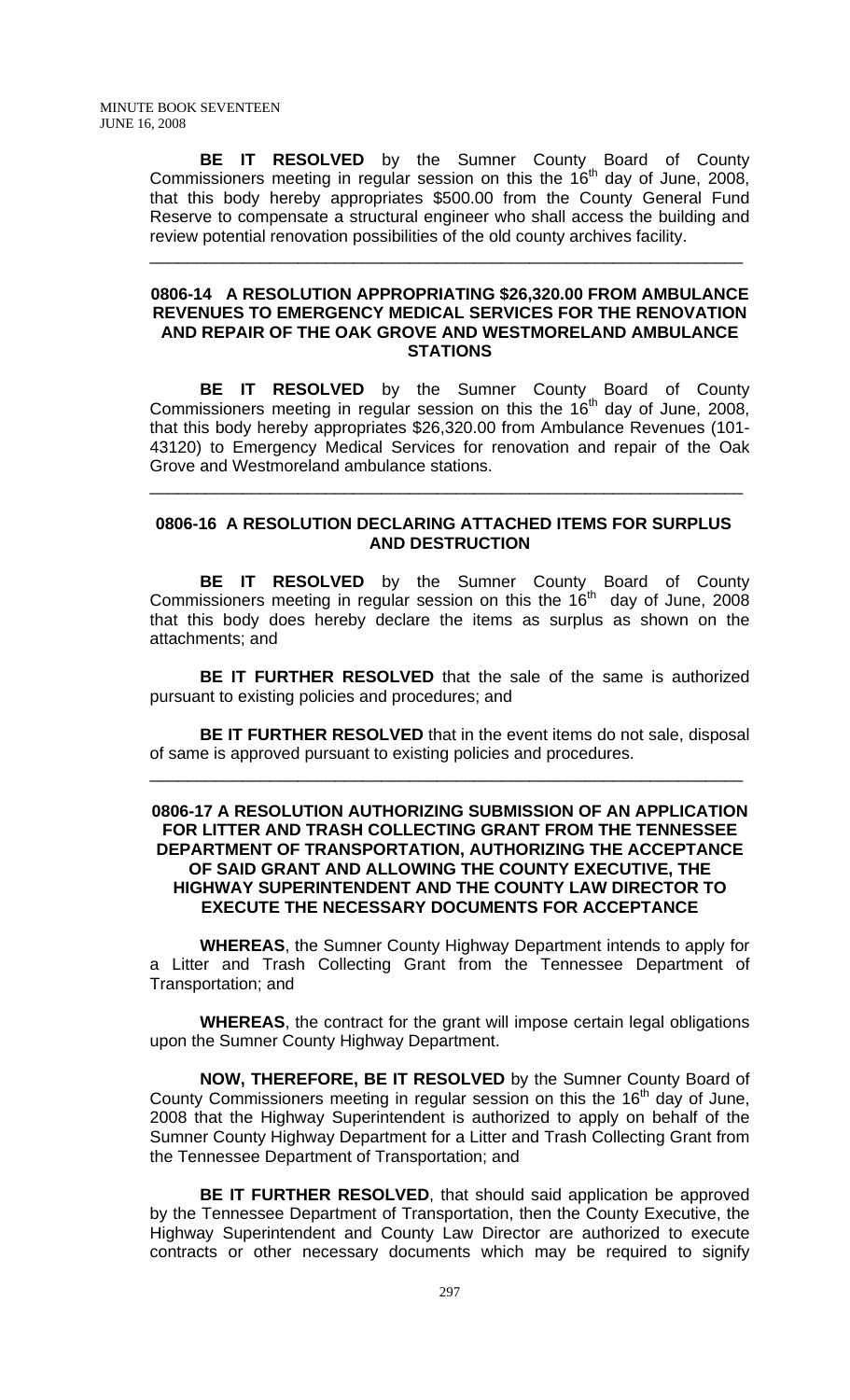acceptance of the Litter and Trash Collecting Grant by the Sumner County Highway Department.

\_\_\_\_\_\_\_\_\_\_\_\_\_\_\_\_\_\_\_\_\_\_\_\_\_\_\_\_\_\_\_\_\_\_\_\_\_\_\_\_\_\_\_\_\_\_\_\_\_\_\_\_\_\_\_\_\_\_\_\_\_\_\_\_

### **PROPERTY TAX REFUNDS**

The following property tax refunds were included on the Consent Agenda:

First Baptist Church \$294.69 Property Tax Collections HomeSafe of Sumner \$3.28 Property Tax Collections

 Commissioner Stone moved, seconded by Commissioner Skidmore, to remove the Continuation Budget from the Consent Agenda.

\_\_\_\_\_\_\_\_\_\_\_\_\_\_\_\_\_\_\_\_\_\_\_\_\_\_\_\_\_\_\_\_\_\_\_\_\_\_\_\_\_\_\_\_\_\_\_\_\_\_\_\_\_\_\_\_\_\_\_\_\_\_\_\_\_

The electronic vote was recorded in the following manner:

### **Suspend the Rules to Remove the Continuation Budget from Consent**

| <b>Akins</b>     |    | Fennell       | N | Cummings     |   |
|------------------|----|---------------|---|--------------|---|
| Hall             | N  | Graves        | Y | Satterfield  | Y |
| <b>Matthews</b>  | N  | <b>Boyd</b>   | N | England      | Y |
| <b>Hendricks</b> | -N | Vaughn        | N | LeMarbre     | N |
| Moser            | N  | Decker        | N | Hyde         | N |
| Hughes           | N  | Kimbrough     | N | Goode        | N |
| <b>Skidmore</b>  | Y  | <b>Freels</b> | Y | <b>Hobbs</b> | N |
| Pospisil         | N  |               |   |              |   |
|                  |    |               |   |              |   |

**PULL Yes: 7 No: 15 Abs: 0 10:19 PM**

Chairman Pro Tem Hall declared the motion failed to pass.

The electronic vote was recorded in the following manner:

### **Approve the Consent Agenda**

| <b>CONSENT</b> |   | <b>Yes: 19</b> | <b>No: 1</b> | <b>Abs: 1</b>    | 10:21 PM |
|----------------|---|----------------|--------------|------------------|----------|
| <b>Stone</b>   | N | <b>Hobbs</b>   |              | Pospisil         |          |
| Kimbrough      |   | Skidmore       | Y            | Freels           |          |
| Decker         | Y | Hyde           | Y            | Hughes           | v        |
| Vaughn         | Y | LeMarbre       | Y            | Moser            | V        |
| Boyd           | Y | England        | Y            | <b>Hendricks</b> | Y        |
| Hall           | Y | Graves         | Y            | <b>Matthews</b>  | Y        |
| Akins          | А | Fennell        |              | Cummings         |          |

 Chairman Pro Tem Hall declared the Consent Agenda approved by the body on the first and final reading.

 **\_\_\_\_\_\_\_\_\_\_\_\_\_\_\_\_\_\_\_\_\_\_\_\_\_\_\_\_\_\_\_\_\_\_\_\_\_\_\_\_\_\_\_\_\_\_\_\_\_\_\_\_\_\_\_\_\_\_\_\_\_\_\_\_\_\_\_** 

Commissioner Cummings moved, seconded by Commissioner Skidmore, to suspend the rules to allow the addition of Resolution 0806-18 to the agenda.

The electronic vote was recorded in the following manner:

### **Suspend the Rules to add 0806-18 to the Agenda**

| Akins | Fennell | Cummings    |  |
|-------|---------|-------------|--|
| Hall  | Graves  | Satterfield |  |